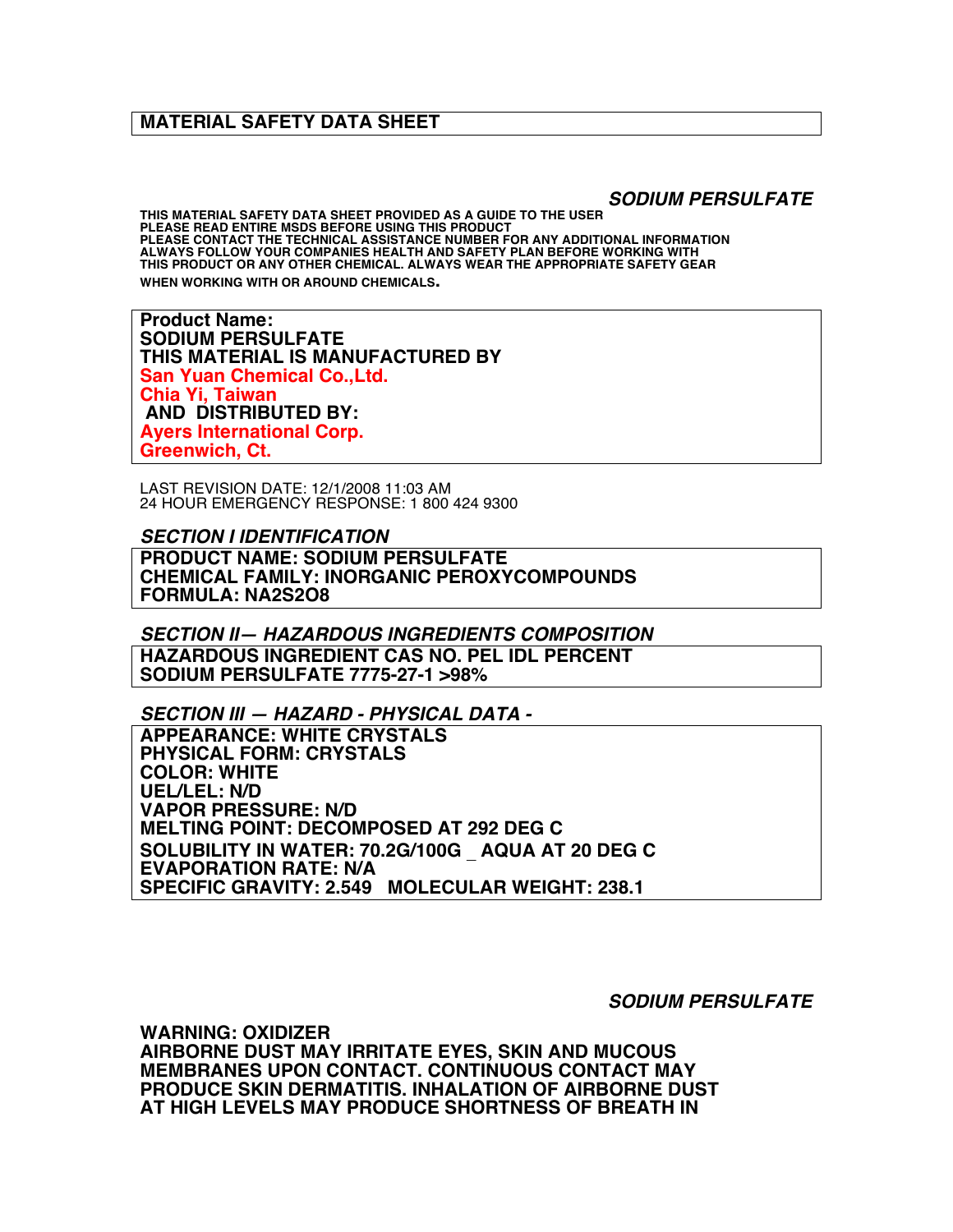**ALLERGIC PERSONS.**

**THIS MATERIAL SHOULD ONLY BE HANDLED BY PROPERLY TRAINED PERSONEL WITH PROPER PROTECTIVE CLOTHING AND RESPIRATORY EQUIPMENT. UN PROTECTED EXPOSURE MAY BE HARMFUL.**

## *SECTION IV – FIRST AID*

**CAUTION SHOULD BE USED TO AVOID CROSS EXPOSURE WHEN TREATING EXPOSURE VICTIMS. THIS MATERIAL CAN BE HARMFUL FROM EXPOSURE TO EYES, SKIN, INGESTION OR INHALATION.**

**IF SAFE TO DO SO MOVE VICTIM TO FRESH AIR, HAVE THEM LIE DOWN AND TRY TO CONTROL THEIR LEVEL OF EXERTION TO KEEP THEM CALM AND BREATHING AS NORMAL AS POSSIBLE. REMOVE CONTAMINATED CLOTHING.**

*EYES:* **IMMEDIATELY FLUSH EYES WITH PLENTY OF WATER FOR AT LEAST 15 MINUTES. CALL A PHYSICIAN**

*SKIN***: IN CASE OF CONTACT, WASH WITH SOAP AND WATER AFTER EXCESSIVE CONTACT**

*INHALATION:* **IF INHALED, MOVE TO FRESH AIR. IF NOT BREATHING, GIVE ARTIFICIAL RESPIRATION, PREFERABLY, MOUTH TO MOUTH. IF BREATHING IS DIFFICULT, GIVE OXYGEN AND CALL A PHYSICIAN.** *INGESTION:* **IF SWALLOWED, GIVE VICTIM A GLASS OF WATER AND INDUCE VOMITING UNDER THE INSTRUCTION OF PHYSICIAN.**

 **NOTE: MEDICAL CONDITIONS AGGRAVATED BY EXPOSURE MAY BE CONJUNCTIVITIS OF EYES, ECZEMA OF THE SKIN, DERMATITIS, ASTHMA AND RESPIRATORY DISEASES.**

*SECTION V — FIRE AND EXPLOSION DATA*

**FLASHPOINT: INCOMBUSTIBLE AUTOIGNITION TETOLERANCE N/D EXTINGUISHING MEDIA: USE WATER, DRY POWDER, CARBON DIOXIDE, AND OTHER INERT MATERIALS.**

*SODIUM PERSULFATE*

**FIRE FIGHTING INSTRUCTIONS: EVACUATE PERSONAL TO A SAFETY AREA. IF SMOKE AND FUMES CAN NOT BE AVOIDED, USE PROXIMITY SUIT AND SELFCONTAINED BREATHING APPARATUS.**

*SECTION VI ACCIDENTAL RELEASE MEASURES* **SWEEP UP, PLACE IN DRUM LINED WITH ACID RESISTANT MATERIALS AND RINSE THE AREA WITH WATER. AVOID CONTACT WITH COMBUSTIBLE MATERIALS. SEE SECTIONS 13-14-15 FOR ADDITIONAL INFORMATION**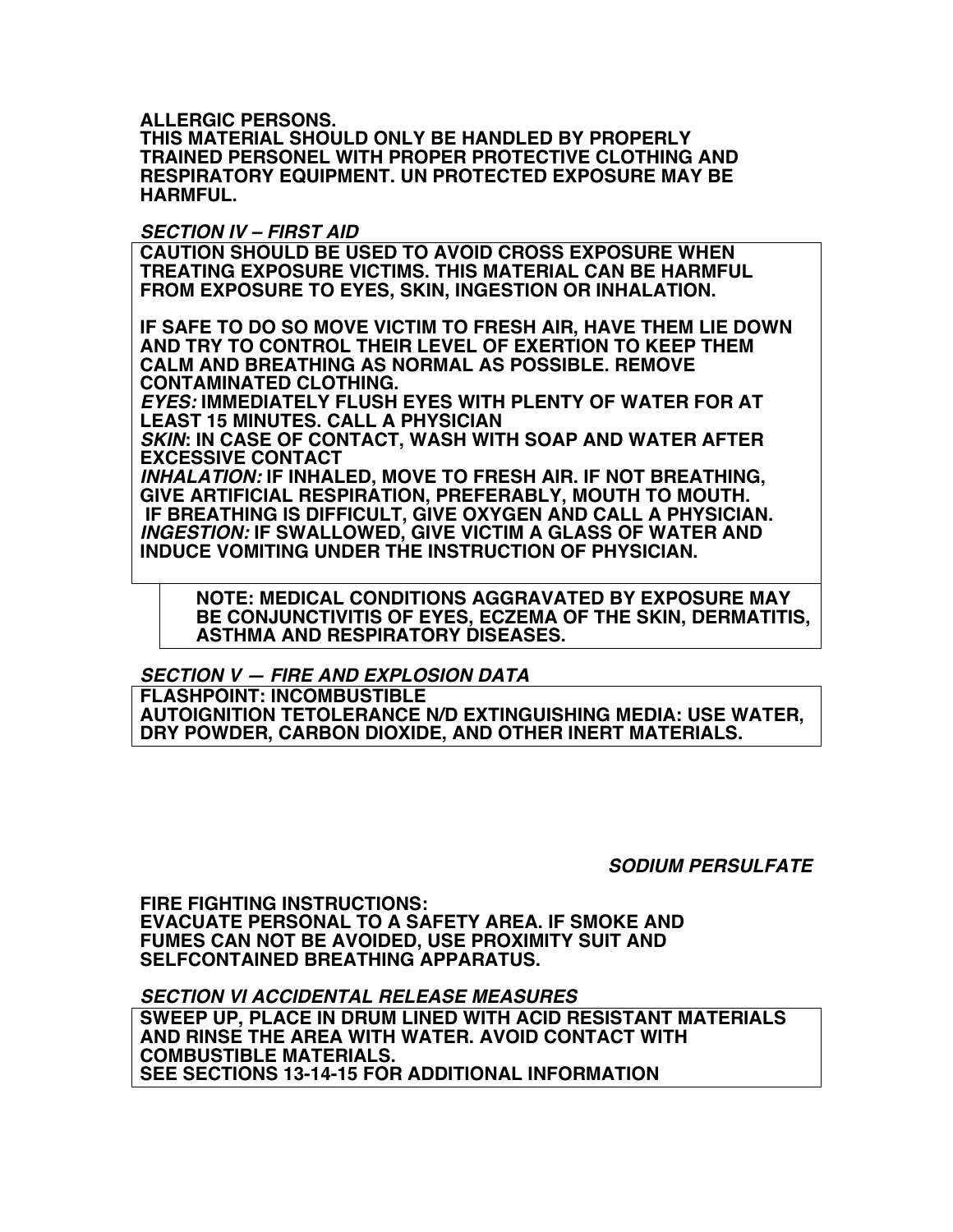*SECTION VII – HANDLING – STORAGE - REACTIVITY DATA*

**HANDLING: USE ONLY WITH ADEQUATE VENTILATION (GENERAL AND/OR LOCAL) IN ORDER**

**TO MINIMIZE AIRBORNE CONCENTRATIONS IN WORKSHOPS. WEAR RESPIRATORY**

**PROTECTION IF VENTILATION IS INADEQUATE OR NOT AVAILABLE. USE EYE AND SKIN**

**PROTECTION. USE CLEAN PLASTIC OR STAINLESS STEEL SCOOPS ONLY.**

**STORAGE: STORE IN COOL DRY PLACE AND AWAY FROM FLAMMABLE MATERIALS IN**

**TIGHTLY SEALED CONTAINERS. AVOID MOISTURE AND/OR CONTAMINATION SUCH AS RUST.**

*SECTION VIII – EXPOSURE - HEALTH DATA – PERSONAL PROTECTION* **EXPOSURE LIMITS: CHEMICAL NAME: SODIUM PERSULFATE**

**TWA(ACGIH) 0.1 MG/M3 IF EYES: MAY CAUSE IRRITATION IF SKIN: MAY CAUSE IRRITATION IF INHALED: MAY CAUSE IRRITATION TO THE RESPIRATORY TRACT. IF INGESTED: MAY BE HARMFUL RESPIRATOR PROTECTION: RESPIRATORS WITH FILTERS ARE RECOMMENDED. SKIN PROTECTION: WEAR RUBBER GLOVES AND PROTECTIVE GEAR EYE PROTECTION: WEAR GOGGLES OR GLASSES WITH SIDE SHIELDS**

*SECTION VIIII — PHYSICAL AND CHEMICAL PROPERTIES*

**FORM: CRYSTALS ODOR: NONE THRESHOLD LIMIT VALUE: N/D AIRBORNE EXPOSURE LIMITS = N/D**

## *SODIUM PERSULFATE*

**HEALTH HAZARDS: AVOID EXPOSURE – AIRBORNE DUST MAY IRRITATE EYES, SKIN AND MUCOUS MEMBRANES UPON CONTACT. CONTINUOUS CONTACT MAY PRODUCE SKIN DERMATITIS. INHALATION OF AIRBORNE DUST AT HIGH LEVELS MAY PRODUCE SHORTNESS OF BREATH IN ALLERGIC PERSONS. ROUTES OF ENTRY: EYES, SKIN, INHALATION INHALATION: MAY BE HARMFUL, IRRITANT TO RESPIRATORY TRACT INGESTION: MAY BE HARMFUL SKIN (DERMAL): MAY BE HARMFUL, MAY CAUSE IRRITATION EYES: MAY BE HARMFUL, MAY CAUSE IRRITATION OVER EXPOSURE EFFECTS: SEEK MEDICAL ATTENTION HMIS HEALTH 3 HMIS FLAMMABILITY 0 HMIS REACTFVITY 1 HMIS OTHER X TSCAT STATUS: HAZARDOUS WASTE**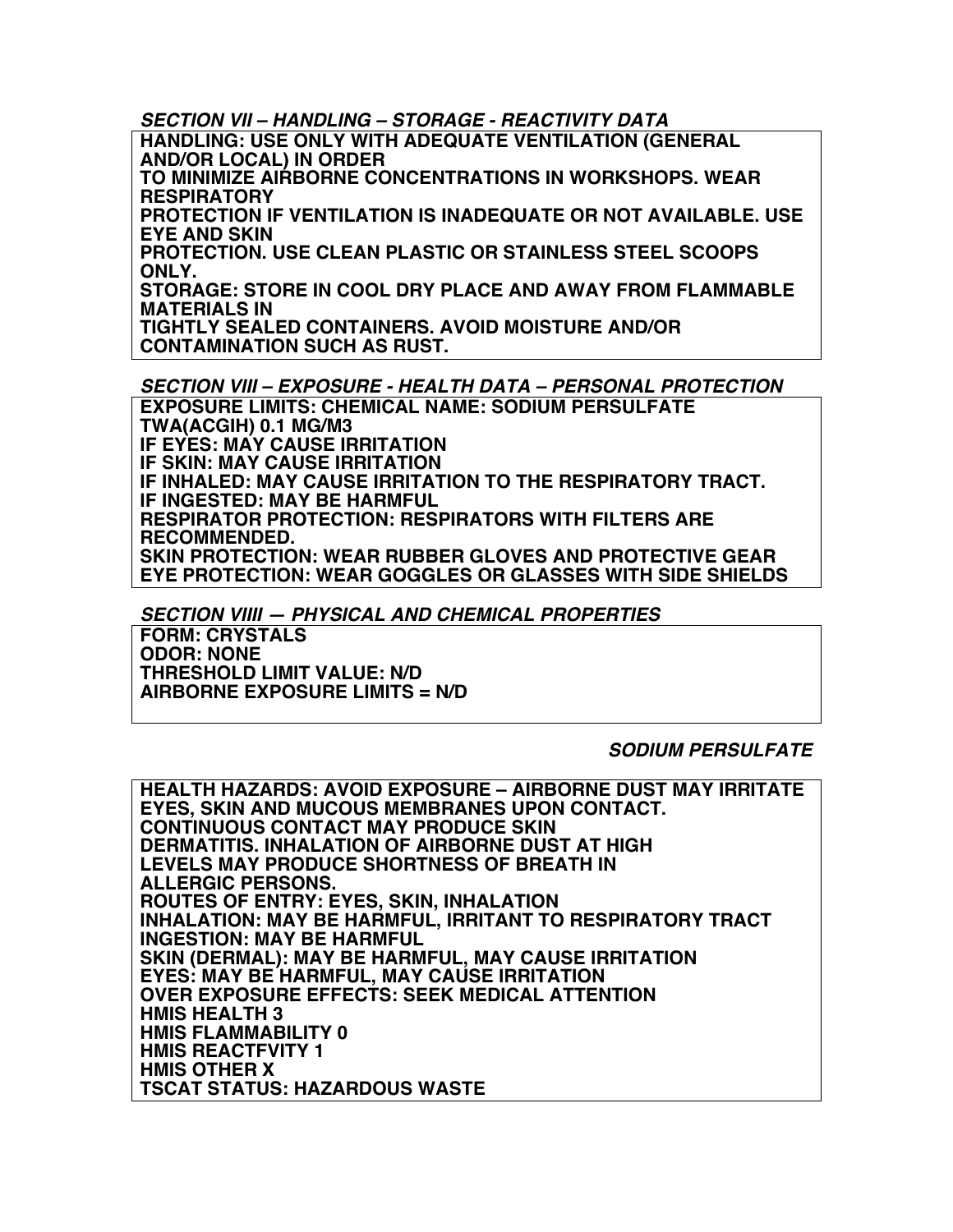**ALL MATERIALS IN THIS PRODUCT ARE PRODUCED IN COMPLIANCE WITH PUBLIC LAW 94- 469, (ALSO KNOWN AS THE "TOXIC SUBSTANCES CONTROL ACT OF 1976)**

## *SECTION X — STABILITY AND REACTIVITY*

**STABILITY: STABLE CONDITIONS TO AVOID: DECOMPOSES WHEN STORED UNDER CONDITIONS OF EXCESSIVE HEAT AND/OR MOISTURE, GENERATING HEAT AND CAUSING THE RELEASE OF OXIDES AND SULFURIC ACID AND OXYGEN WHICH SUPPORTS COMBUSTION. INCOMPATIBILITY: REACTS WITH ACIDS, ALKALIS, HEAVY METALS AND REDUCTIONS TO RELEASE OXYGEN. HAZARDOUS DECOMPOSITION: OXIEDS OR SULFURIC ACID AND OXYGEN WHICH SUPPORTS COMBUSTION POLYMERIZATION: WILL NOT OCCUR**

*SECTION XI – TOXICOLOGICAL INFORMATION*

**HEALTH EFFECTS: AIRBORNE DUST MAY IRRITATE EYES, SKIN AND MUCOUS MEMBRANES UPON CONTACT. ORAL-RAT: LD50 475MG/KG INTRAVENOUS-RABBIT: LDLO 178MG/KG INTRAPERITONEAL-MOUSE: LD50 226MG/KG**

*SODIUM PERSULFATE*

*SECTION XII – ECOLOGICAL INFORMATION*

**FISH TOXICITY: NO FISH TOXICITY IS KNOWN. SECTION XIII – DISPOSAL INFORMATION US EPA RCRA STATUS HAZARDOUS WASTE DISPOSAL METHOD: DISPOSE AS HAZARDOUS WASTE IN ACCORDANCE WITH LOCAL, STATE AND FEDERAL REGULATIONS.**

*SECTION XIV - TRANSPORTATION INFORMATION*

**PROPER SHIPPING NAME: SODIUM PERSULFATE HAZARD CLASS: CLASS 5.1 UN OR ID NUMBER: UN 1505 PACKING GROUP: PG III NORTH AMERICAN EMERGENCY RESPONSE GUIDE NO: 140 ALWAYS CONSULT MODE SPECIFIC REGULATIONS BEFORE SHIPPING THIS MATERIAL BY HIGHWAY, RAIL, AIR, OR OCEAN FOR ASSISTANCE CONTACT larry@dangerousgoods.com PACKAGINGS BULK AND NON-BULK REPORTABLE QUANTITY N/D TRADE NAME: SODIUM PERSULFATE SYNONYMS: N/D SIGNAL WORD: OXIDIZER**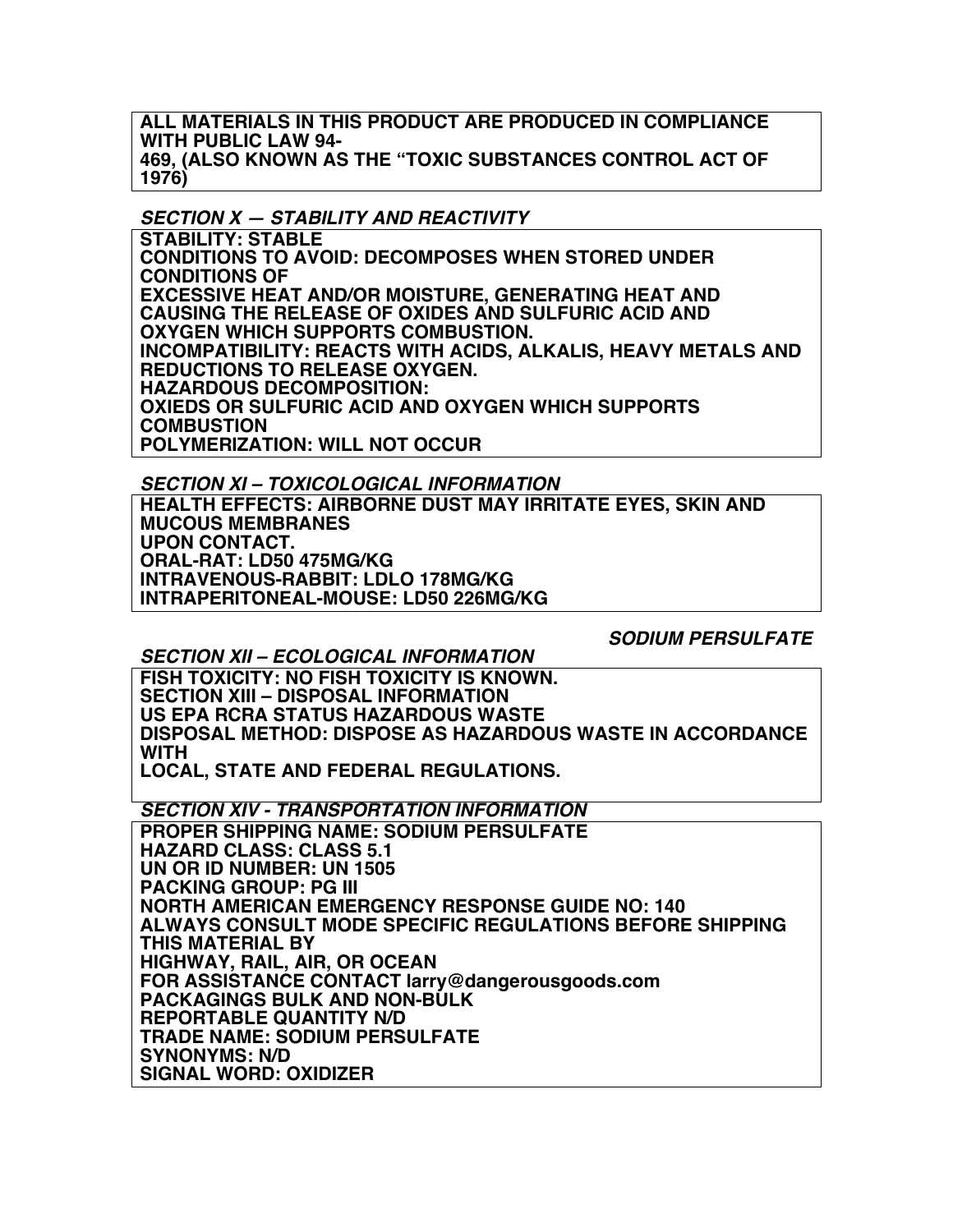*SECTION XV - REGULATORY INFORMATION*

**ALL COMPONENTS ARE IN COMPLIANCE WITH THE FOLLOWING REGULATORY AGENCIES: USA – TSCA / CANADIAN DSL / EU EINECS / JAPANESE ENCS KOREA/CANADIAN ACGIH 2000 – SHORT TERM EXPOSURE LEVELS CANADA – WHMIS – INGREDIANT DISCLOSURE CERCLA/SARA – HAZ SUBSTANCES & THEIR RQ INVENTORY-CANADA-DOMESTIC SUBSTANCE LIST INVENTORY- EUROPEAN EINECS INVENTORY INVENTORY – JAPAN – (ENCS) INVENTORY- KOREA – EXISTING AND EVALUATED INVENTORY-TSCA-SECT 8(b) INVENTORY**

*SODIUM PERSULFATE*

**MASSACHUSETTS-RIGHT TO KNOW LIST NEW JERSEY- DEPARTMENT OF HEALTH RTK LIST NEW JERSEY- SPECIAL HAZARDOUS SUBSTANCES OSHA – FINAL PELs- TIME WEIGHTED AVERAGES PENNSYLVANIA RIGHT TO KNOW LIST TSCA-SECT 12(b)- EXPORT NOTIFICATION SARA HAZARD NOTIFICATION TITLE III CLASSIFICATION SECTION 311,312 ACUTE N/D CHRONIC N/D FIRE N/D REACTIVITY YES – COMBUSTIBLE MATERIALS SUDDEN RELEASE OF PRESSURE N/D REPORTABLE QUANTITY N/D IF REGULATED UNDER CERCLA ANY MATERIAL RELEASED IN EXCESS OF THE REPORTABLE QUANTITY IN A SINGLE 24 HOUR PERIOD MUST BE REPORTED TO THE NATIONAL RESPONSE CENTER IN THE USA AT 1 800 424 8802 OR AT THE LOCAL NUMBER OF 1 202 426 2675. THIS PRODUCT HAS BEEN REVIEWED AND CLASSIFIED IF REQUIRED IN ACCORDANCE WITH THE HAZARD CRITERIA OF THE CANADIAN CONTROLLED PRODUCTS REGULATION AND THIS MSDS WILL CONTAIN ALL REQUIRED INFORMATION BY THE CANADIAN CONTROLLED PRODUCTS REGULATIONS SECTION XI PROVIDES HEALTH & SAFETY INFORMATION SECTION XIII PROVIDES ENVIRONMENTAL INFORMATION**